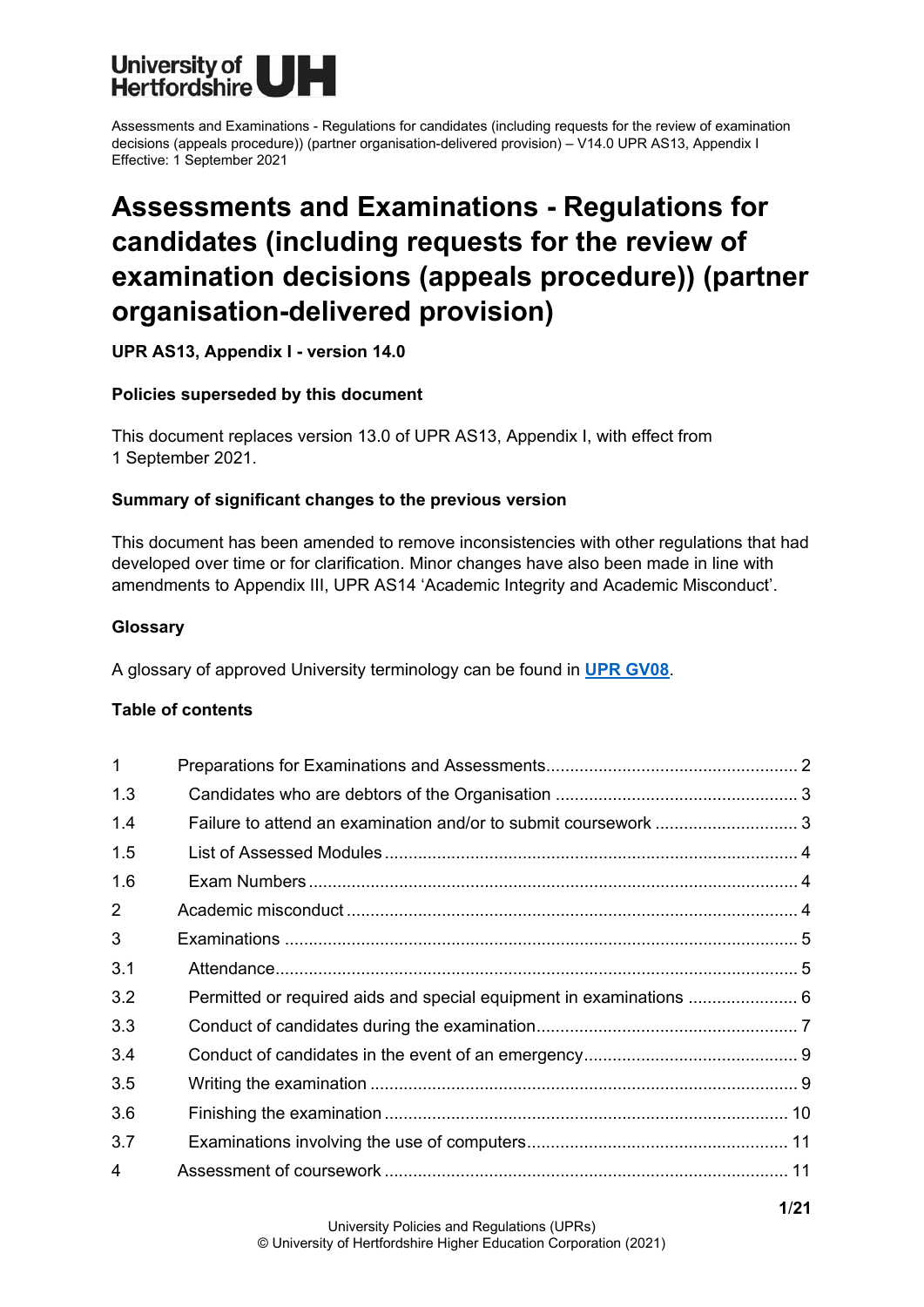| 5     | Appeals Procedure – undergraduate and taught postgraduate candidates (requests    |
|-------|-----------------------------------------------------------------------------------|
| 5.1   |                                                                                   |
| 5.2   |                                                                                   |
| 5.3   | Permitted grounds for a request for the review of an assessment decision  13      |
| 5.3.2 |                                                                                   |
| 5.4   |                                                                                   |
| 5.4.2 |                                                                                   |
| 5.4.3 |                                                                                   |
| 5.4.4 | Stage progression, entitlement to an award or the class or grade of an award . 15 |
| 5.4.5 |                                                                                   |
| 5.4.6 | Suspected administrative error or procedural irregularity 15                      |
| 5.5   | Formal procedure for the review of a decision by a Board of Examiners  15         |
| 5.6   |                                                                                   |
| 5.6.2 |                                                                                   |
| 5.6.8 |                                                                                   |
| 5.7   |                                                                                   |
| 5.8   |                                                                                   |
| 5.9   |                                                                                   |

# <span id="page-1-0"></span>**1 Preparations for Examinations and Assessments**

- 1.1 Candidates are personally responsible for familiarising themselves and complying with all of the following:
	- i the regulations and procedures set out in this document (Appendix I, UPR AS13);
	- ii UPR AS[1](#page-1-1)1<sup>1</sup> and the assessment regulations which relate to the programmes on which they are enrolled;
	- iii the University's regulations relating to Academic Misconduct (see section 2);
	- iv the regulations and procedures that apply in cases of Serious Adverse Circumstances (see UPR AS14[2\)](#page-1-2);

<span id="page-1-2"></span><span id="page-1-1"></span><sup>&</sup>lt;sup>1</sup> UPR AS11 'Schedule of Awards'<br><sup>2</sup> UPP AS14 'Structure and Assoc

<sup>2</sup> UPR AS14 'Structure and Assessment Regulations – Undergraduate and Taught Postgraduate Programmes'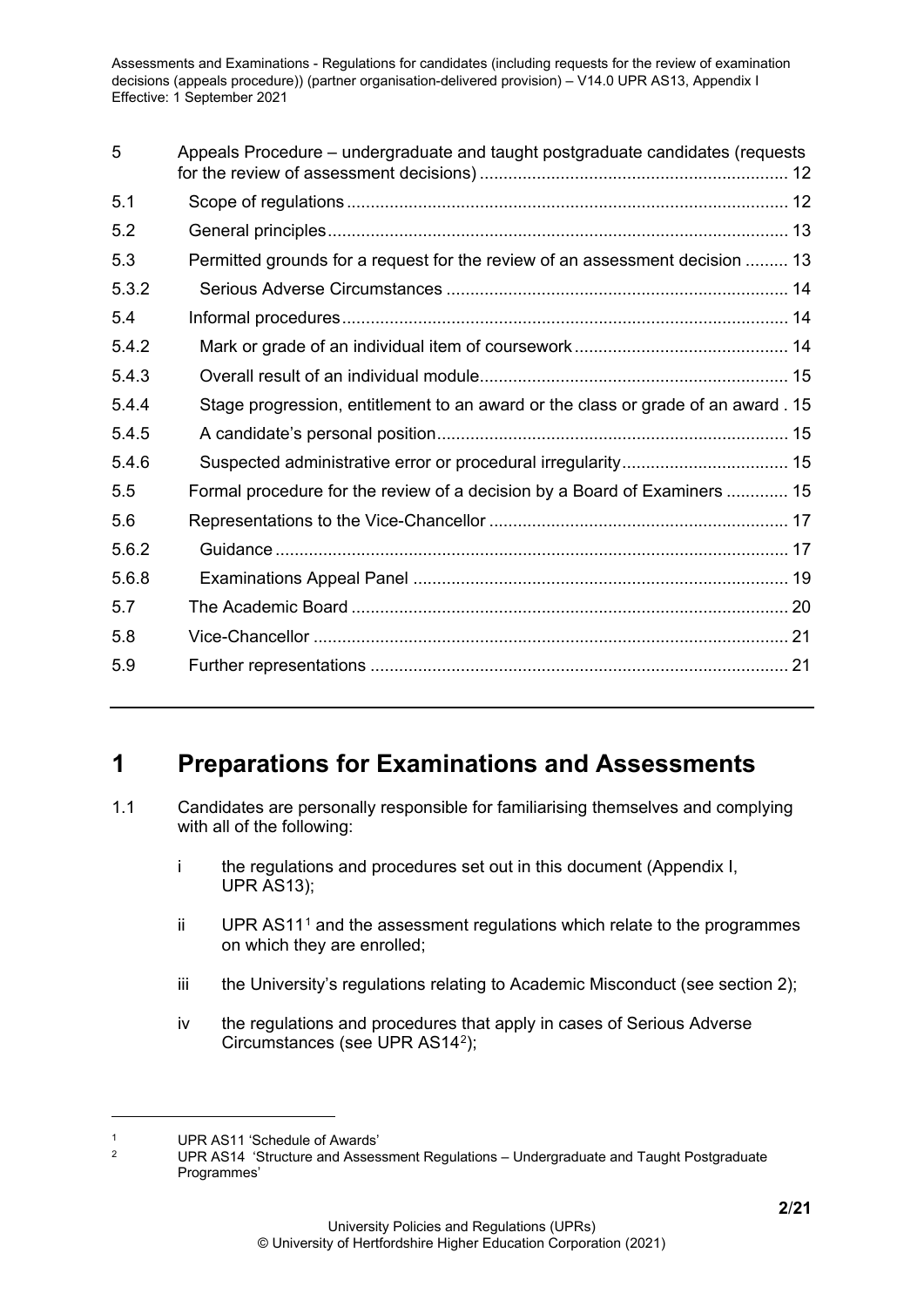- v Appendix II, UPR AS13<sup>3</sup>.
- 1.2 Candidates are required:
	- i to ensure that they are registered correctly on the modules for which they are to be assessed (see section 1.5);
	- ii to attend examinations and to submit work for assessments as required;
	- iii when attending examinations or, when otherwise asked to do so, to present the Organisation's official student identity card;
	- iv by the deadline published by the Examinations Officer, to inform them (the Examinations Officer), in writing, of religious observance/belief dates during examination periods which proscribe the taking of examinations;
	- v through the Examinations Officer, to notify the Chair of the Module Board(s) prior to the meeting, in writing, of any circumstances which, in their opinion, prevented them from attending and/or submitting the assessment and which they wish the Module Board(s) of Examiners to take into account (see section C3.8, UPR AS142);
	- vi prior to the date of the meeting of the relevant Programme Board of Examiners, to notify and to provide confirmatory legal evidence to the Assistant Registrar (Student Administration – Collaborative Partnerships), via the Examinations Officer, of any changes of name, for example, as a result of a change in marital status (see UPR AS13<sup>[4](#page-2-3)</sup>);
	- vii with regard to all coursework, studies, projects, investigations, questionnaires or other procedures involving the use of human participants, to comply with the University's ethics regulations (UPR RE01<sup>5</sup>).

## <span id="page-2-0"></span>**1.3 Candidates who are debtors of the Organisation**

Candidates who are debtors of the Organisation will not be prevented from sitting examinations or taking other forms of assessment.

#### <span id="page-2-1"></span>**1.4 Failure to attend an examination and/or to submit coursework**

- 1.4.1 Module Boards of Examiners have the authority to deem that a candidate should fail an examination or assessment in cases where the candidate has, without having given notice and reasons to the satisfaction of the Board, either failed to attend an examination or to submit work for assessment.
- 1.4.2 Candidates are advised to keep a record of coursework assignments and the date on which they are submitted and retain copies of the assignments contributing to overall assessments of the module.

<span id="page-2-2"></span><sup>3</sup> UPR AS13, Appendix II 'Assessments and Examinations – Candidates with Additional Needs (Partner Organisation-Delivered Provision)'

<span id="page-2-3"></span><sup>&</sup>lt;sup>4</sup> UPR AS13 'Assessments and Examinations (Undergraduate and Taught Postgraduate) and Conferments (Partner Organisation-Delivered Provision)'

<span id="page-2-4"></span><sup>5</sup> UPR RE01 'Studies Involving the Use of Human Participants'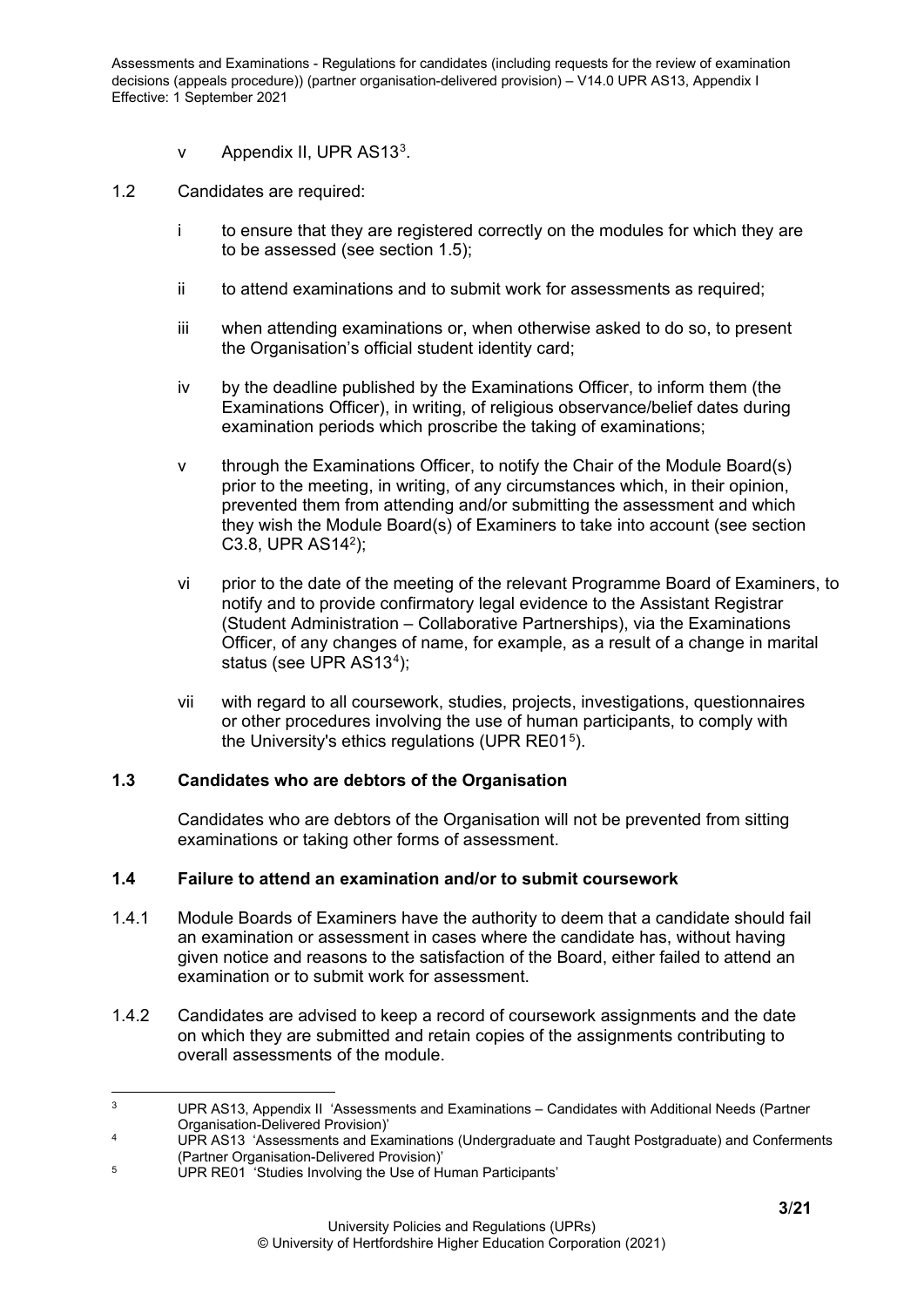# <span id="page-3-0"></span>**1.5 List of Assessed Modules**

- i Each candidate will be provided with a list of modules for assessment, generated either by the University or by the Partner Organisation, listing their current programme registration details in full. (Lists produced by the University will incorporate Exam Numbers. However, Organisations which are responsible for generating their own lists may have different arrangements for providing candidates with their Exam Numbers.)
- ii Candidates must:
	- a check this list and
	- b sign it to signify that the list of modules is correct and complete and
	- c return it by the deadline published by the Assistant Registrar (Student Administration – Collaborative Partnerships), via the Examinations Officer.

(These deadlines will be strictly enforced and failure to submit a signed form may result in a candidate being barred from sitting examinations.)

Receipt of the signed form by the Examinations Officer registers a candidate for written examinations/other forms of assessment associated with those elements of their programme listed on the printout.

iii Where the list of modules is incorrect, it is the candidate's responsibility to notify the Examinations Officer by the published deadline so that appropriate amendments can be made. The Examinations Officer will notify the Assistant Registrar (Student Administration – Collaborative Partnerships) of these amendments.

## <span id="page-3-1"></span>**1.6 Exam Numbers**

- 1.6.1 In each academic year, every candidate will be issued with a personal Exam Number by the Organisation.
- 1.6.2 Candidates are responsible for bringing their Exam Number with them to the examination room and for ensuring that it is entered correctly on all examination scripts/examination stationery.

# <span id="page-3-2"></span>**2 Academic misconduct**

For the purposes of these and all other University regulations, the definitions set out at UPR AS14 Appendix III 'Academic Integrity and Academic Misconduct' will apply.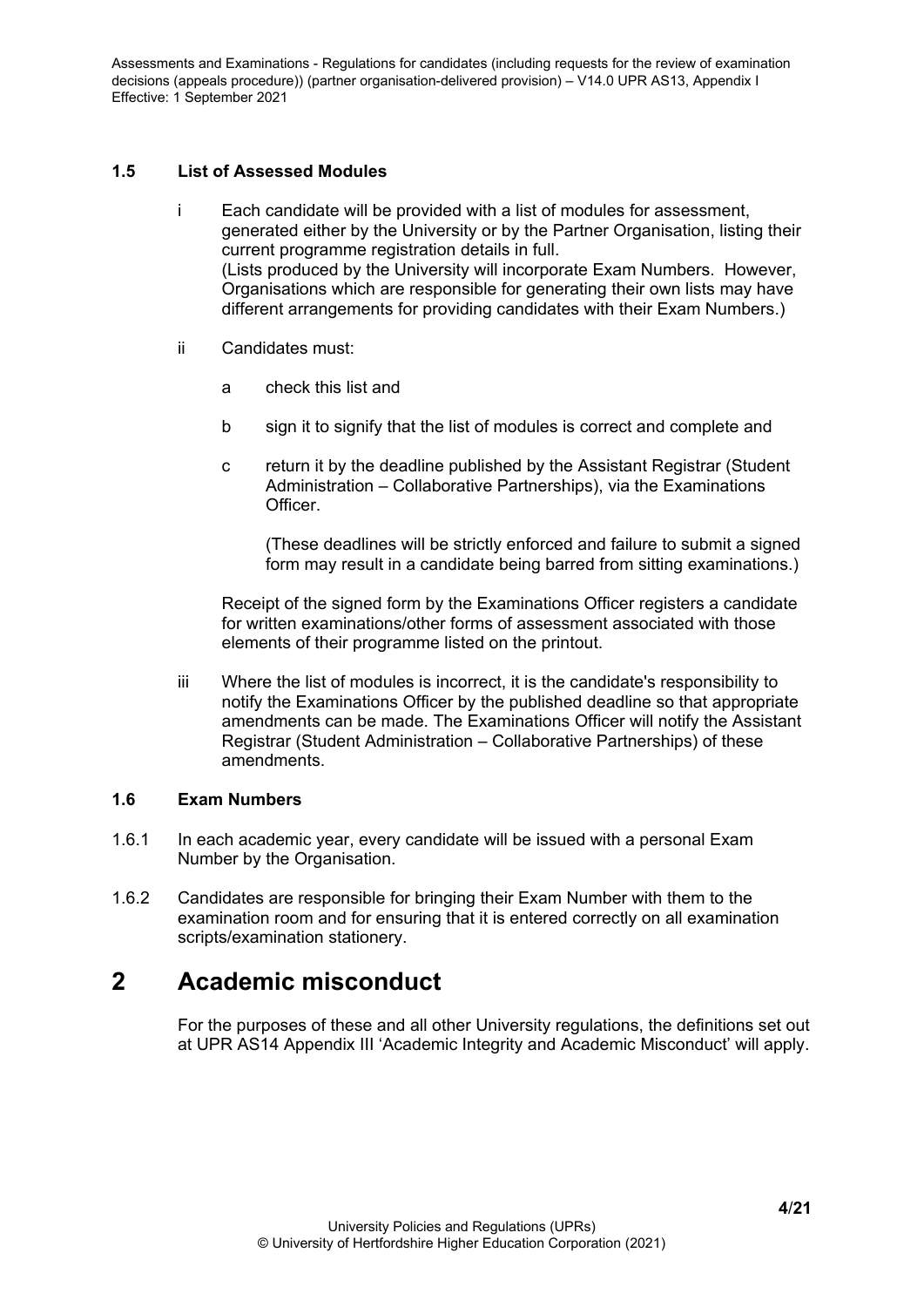# <span id="page-4-0"></span>**3 Examinations**

# <span id="page-4-1"></span>**3.1 Attendance**

- i Candidates:
	- a are personally responsible for ensuring that they arrive in good time for the examination and must arrive outside the examination room at least **15** minutes before the scheduled start of the examination and ensure that a seat in the examination room has been allocated to them;
	- b must not enter the examination room until invited to do so by the Invigilator;
	- c must sign the attendance register when asked to do so by the Invigilator;
	- d must comply with seating requirements;
	- e must comply with the instructions given by the Invigilator and should note that on entering the examination room they are subject to the authority of the Invigilator.
	- f must ensure that, other than completing the appropriate sections on the front page of the examination script, they do not otherwise write on their examination script or other examination stationery prior to the start of the examination.
- ii Late arrival at an examination

Candidates who arrive after the time scheduled for the start of the examination will not be permitted entry to the examination room, even if the examination has not commenced.

- iii Verification of identity
	- a The identity of the candidates present in the examination room will be checked (see section 1.2, iii).
	- b Candidates are required to bring their official student identity cards with them to the examination room and are required to place these, in a prominent position, on their desks.
- iv Personal property
	- a All personal property must be left in the area specified by the Invigilator. Candidates may take only those items specified in the rubric to their examination desks.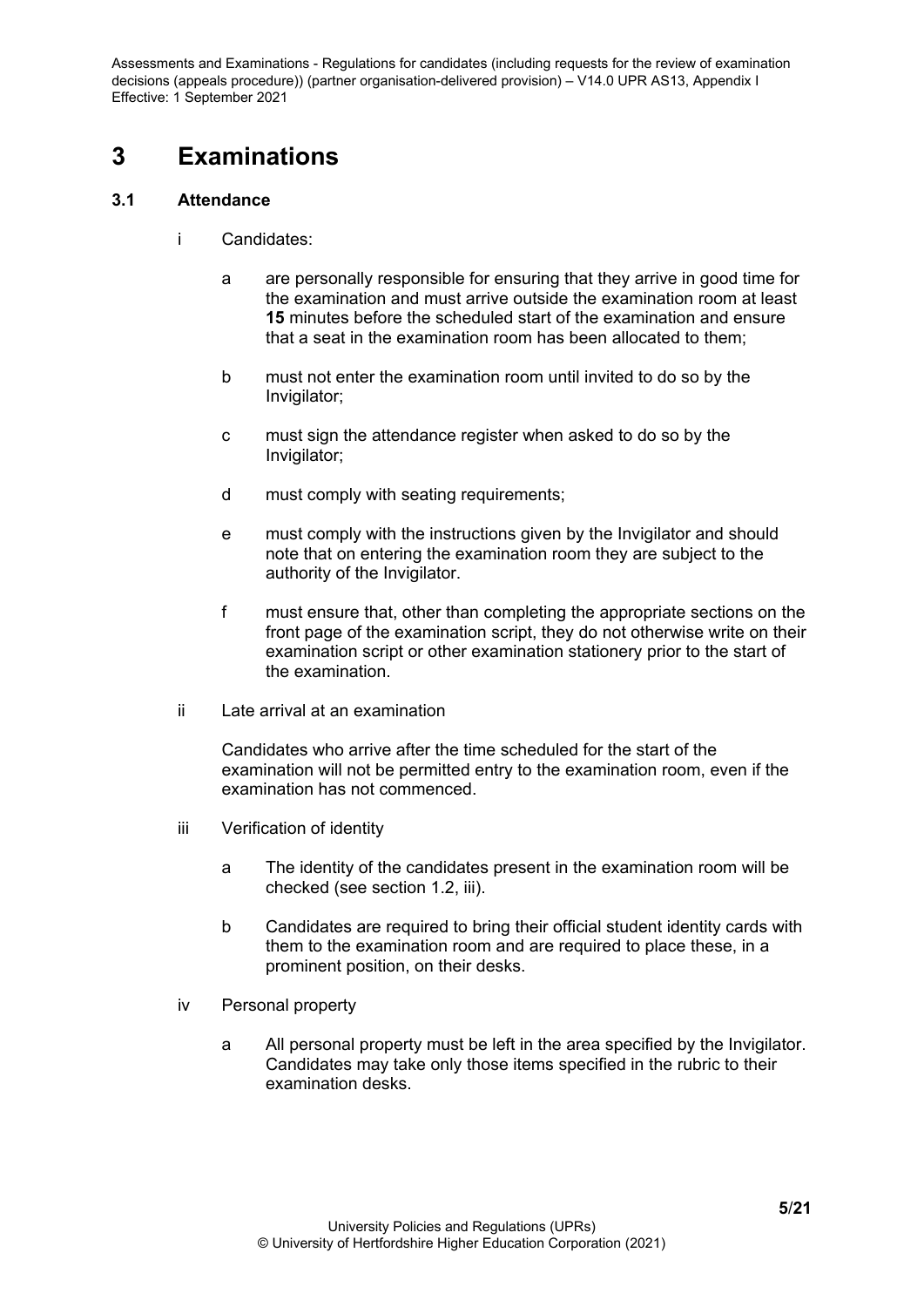- b Candidates will ensure that mobile telephones, 'smart' watches and any other electronic device have been switched off have been switched off and that they are left in the area specified by the Invigilator. Any mobile telephone making an audible noise during an examination will be removed immediately and taken to the Examinations Office, together with any item of the candidate's property, such as the coat, bag or other item, in which the telephone is stored. It may be collected by the candidate at the end of the examination. The incident will be recorded by the Examinations Officer.
- c Any notes, including blank pieces of paper, must not be kept on or near a candidate's person.
- d The University does not accept liability for any loss or damage to candidates' personal property howsoever caused.
- v Candidates' attire

During the examination, candidates will:

- a ensure that their attire is such that it does not cause offence to others, examples would include, but are not limited to, clothing bearing unseemly images or offensive slogans or clothing which is inappropriate or so scant that it could reasonably be expected to cause offence to others;
- b not wear baseball caps, hoodies or other types of hat which obscure their face;
- c will not have on their person any ear plugs, headphones or similar devices.

## <span id="page-5-0"></span>**3.2 Permitted or required aids and special equipment in examinations**

i Calculators

Candidates will have been notified, at the start of the academic session, of the make and model of the calculator approved by the Organisation.

- a Candidates may use their own Organisation approved calculators for any examination which allows their use. Other than in the circumstances set out in 3.2, i, b, no other calculator will be permitted in the examination room and these and other unauthorised devices will be confiscated. Candidates may not lend, borrow or share a calculator once the examination has commenced.
- b Candidates who are taking 'open book' examinations may be allowed to use a more sophisticated calculator or computing device provided that this has been specified in the rubric of the examination paper and that candidates have been notified of this exception in advance of the examination.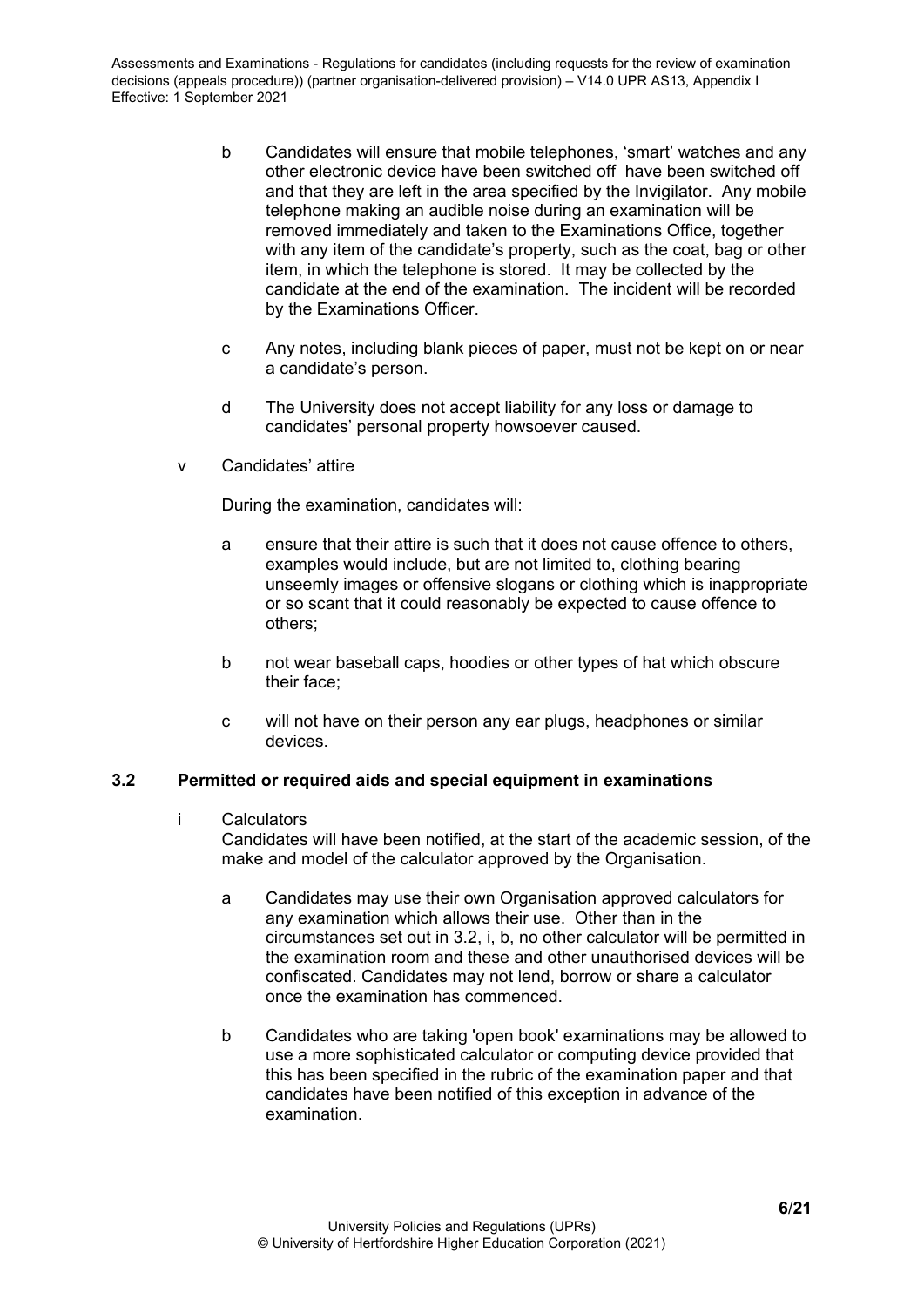- c Where it is proven that a candidate has taken unauthorised information contained in the memory or case of a pocket calculator or other device into an examination room, they will be deemed to have committed a serious examination offence.
- ii Dictionaries

(The University's examinations are conducted in English unless this has been agreed otherwise in the Memorandum of Agreement.)

- a Candidates are not allowed to take their own dictionaries into the examination room.
- b An English dictionary will be provided in each examination room and candidates may refer to it on making a request to the Invigilator.
- c The use of foreign language dictionaries (dictionaries other than English dictionaries) is not permitted.

#### <span id="page-6-0"></span>**3.3 Conduct of candidates during the examination**

- i Candidates must not:
	- a smoke in the examination room;
	- b bring food or drinks (other than small, clear, unlabelled bottles of still water) into the examination room;
	- c bring into the examination room any item which may cause a disturbance to others, for example, an audible alarm watch;
	- d read or otherwise apprise themselves of the work of other candidates whilst in the examination room;
	- e communicate with any person during the examination other than the Invigilator or the Internal Examiner if the Internal Examiner is in attendance;
	- f have on or near their person, any book, manuscript, notes, blank pieces of paper, personal notes, revision notes in any form; stationery, calculator or other aid which is not specifically allowed in the rubric of the examination paper;
	- g cause disturbance, either intentionally or unintentionally, to other candidates in the examination. Where the Invigilator considers that a candidate is causing an unacceptable level of disturbance, the candidate may be required to leave the examination room.

# (**Note for guidance:**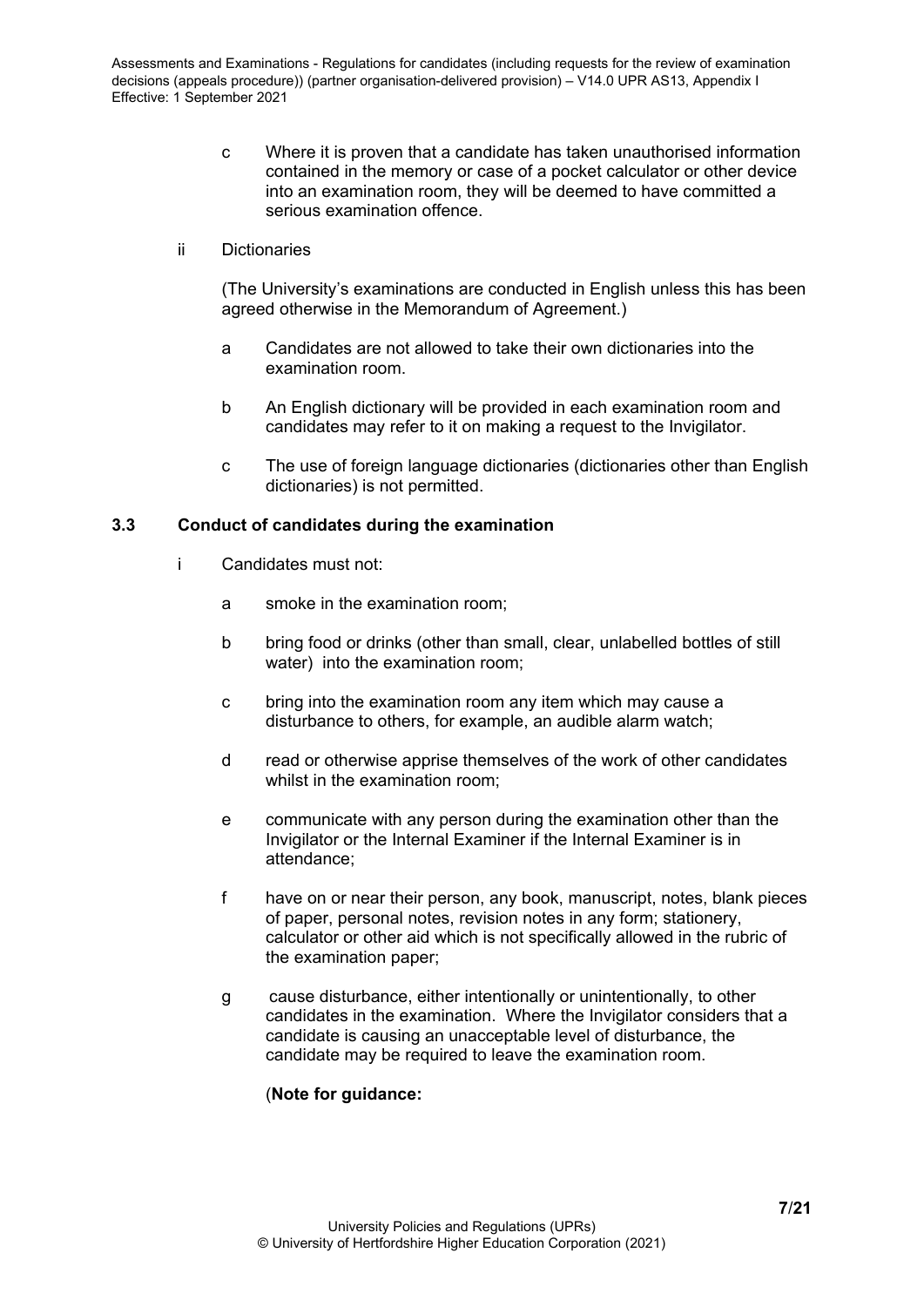Where a candidate is required to leave the examination room because of a disturbance arising from their sudden illness, the relevant Module Board will be notified and has discretion to offer the student a deferred examination.)

- ii Leaving the examination room during the course of the examination
	- a Where an examination is of two (**2**) hours' duration or less, candidates are not permitted to leave the examination room and then return unless they can provide medical or other appropriate evidence to justify this. Candidates who leave the room without the necessary medical or other appropriate evidence will not be permitted to return to the examination.

## (**Note for guidance:**

'medical or other appropriate evidence' would include, but is not limited to, medical certificates or letters from doctors or psychiatric practitioners.)

- b Candidates are not permitted to leave any examination room during the first **40** minutes nor during the last **20** minutes of the examination unless medical or other appropriate evidence has been presented prior to the commencement of the examination.
- c Candidates must not leave the examination room during the examination without being accompanied by an Invigilator/informing the Invigilator.
- d Candidates who leave while the examination is in progress should do so as quietly as possible to minimise disturbance to others.
- e Any candidate who suddenly becomes unwell during an examination and elects to leave without completing the examination, must notify the Invigilator of the Serious Adverse Circumstances which have necessitated their leaving the examination who will, in turn, ensure that the Examinations Officer (or nominee) speaks with the candidate before they is allowed to leave the examination.

## (**Note for guidance:**

The Invigilator will note in the Invigilator's Log the candidate's decision to leave on grounds of sudden ill-health but the candidate is also required to submit a claim of Serious Adverse Circumstances in the normal way.

Where a student has claimed Serious Adverse Circumstances, the original examination mark will be null and void.)

iii Candidates who have taken unauthorised items to their desks by mistake must inform the Invigilator immediately they discover them.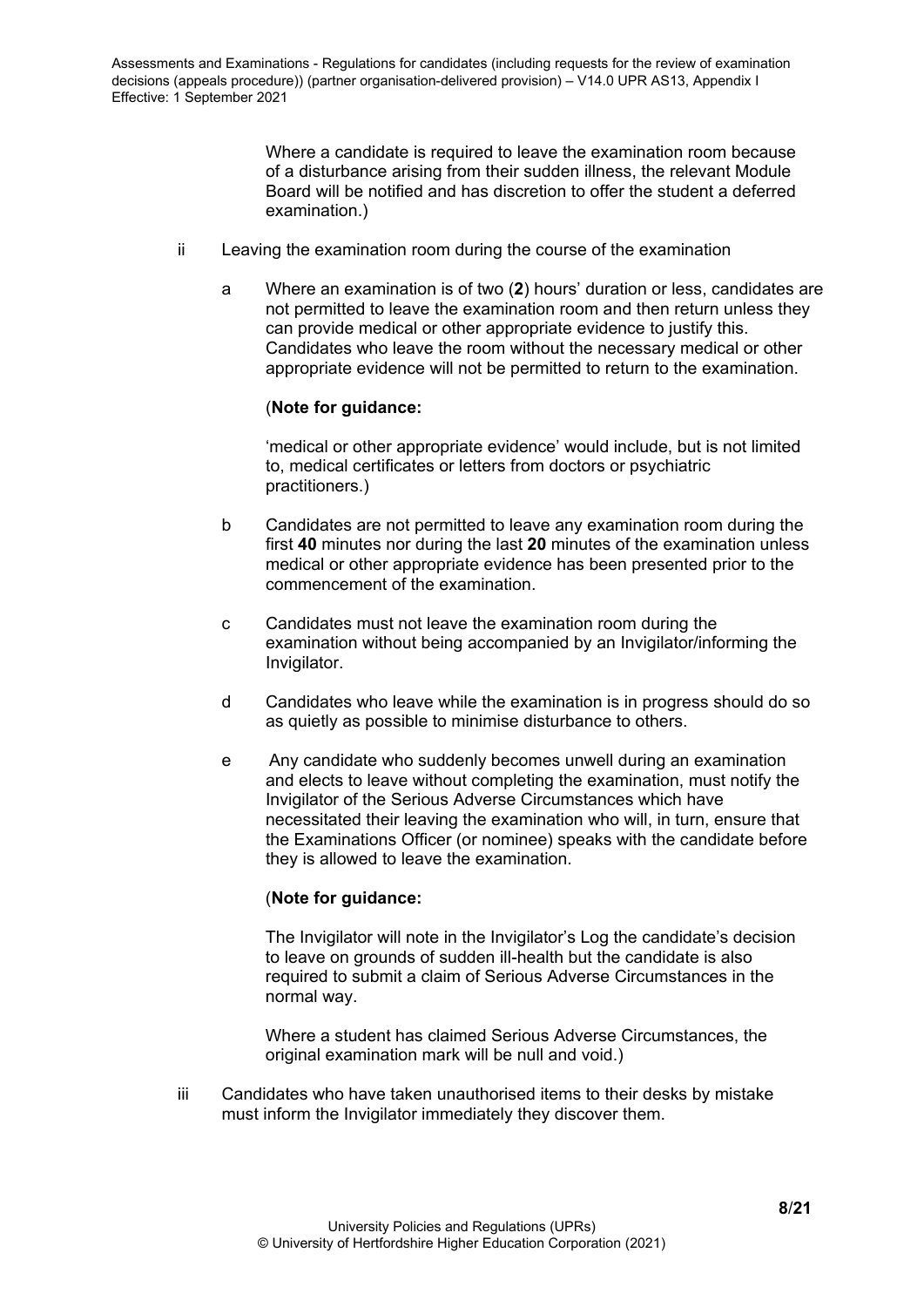- iv A serious breach of the examination rules or disorderly conduct will render a candidate liable to expulsion from the examination room for the remainder of the examination period.
- v At the time of the examination, candidates should draw to the attention of the Invigilator any adverse environmental conditions that they believe to be affecting their performance.

(It will be for the Invigilator in Charge and/or the Examinations Officer to decide whether or not action can or should be taken.)

#### <span id="page-8-0"></span>**3.4 Conduct of candidates in the event of an emergency**

(See sections 7.6.4 and 7.6.5, UPR AS134.)

Candidates must:

- a stop writing and await instructions from the Invigilator in Charge;
- b leave the room in silence and in an orderly manner when requested to do so by the Invigilator;
- c leave all examination materials on their desks;
- d leave bags and any other possessions in the examination room;
- e assemble at the designated assembly point;
- f remain silent at all times, even after they have left the examination room;
- g re-enter the examination room when instructed to do so by the Invigilator in Charge.

(Where extra time is to be given, the Assistant Registrar will advise the Invigilator in Charge of the amount of additional time candidates are to be permitted.)

#### <span id="page-8-1"></span>**3.5 Writing the examination**

Each candidate must:

- a unless otherwise instructed, write answers in black or blue ink;
- b write their correct Exam Number and any other particulars that are required, clearly and accurately on the front of each examination script;
- c write their correct Exam Number on each item of examination stationery used (for example, continuation sheets and graph paper);
- d not, for any purpose, bring their own blank paper/stationery into the examination room;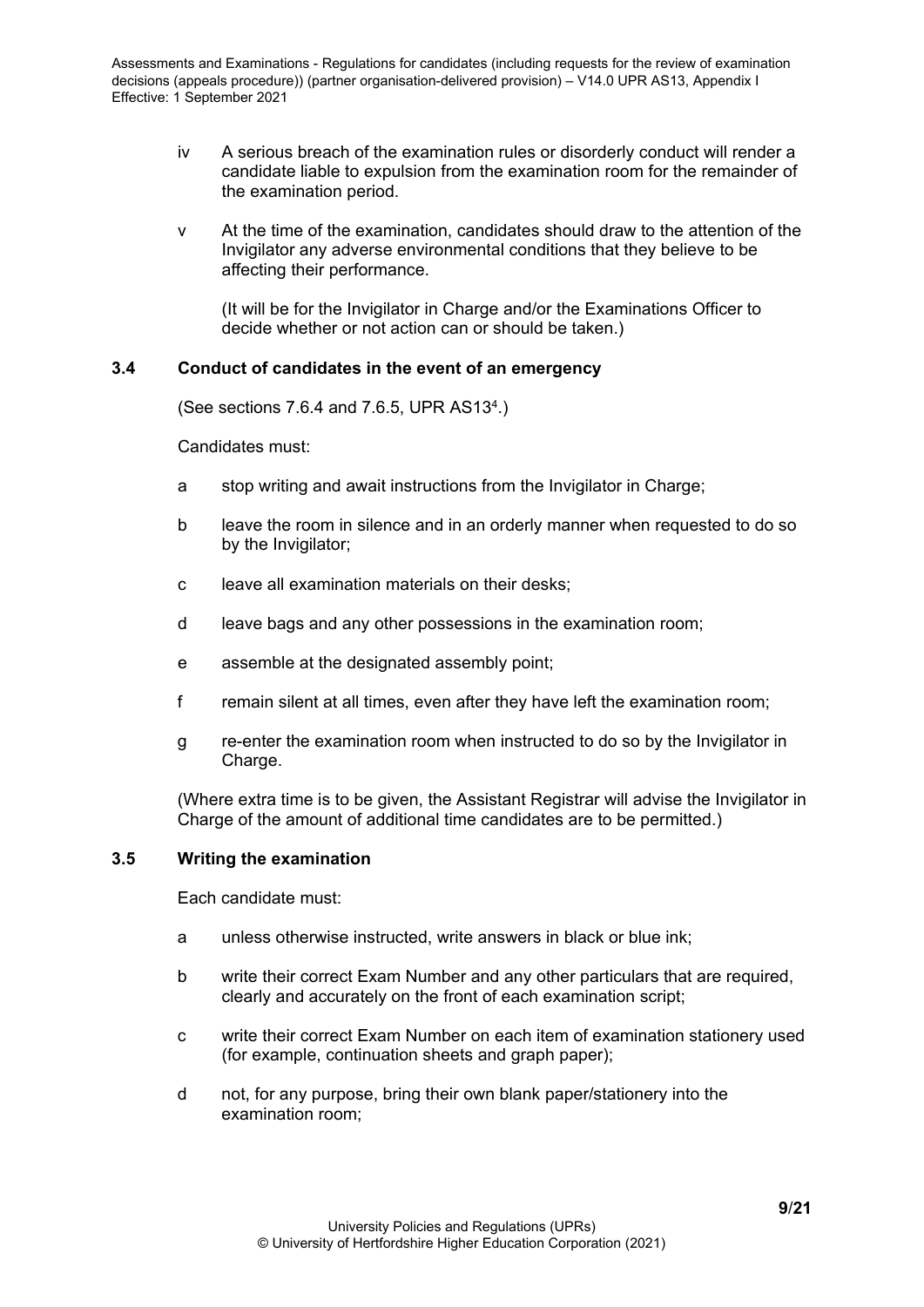- e not commence writing, other than to complete the identification details on the front of the examination script, until the start of the examination is announced by the Invigilator;
- f raise any query concerning the accuracy or content of the examination paper within the first **30** minutes following the start of the examination (by raising their hand to attract the Invigilator's attention) so that the query may be referred at once to the Internal Examiner(s) (or nominee) who will be available during this period. After the first **30** minutes of the examination, any query raised will be recorded by the Invigilator but may not necessarily be answered during the examination;
- g start each answer at the head of a page and write on both sides of each sheet of the examination script or other material provided upon which questions are to be answered. Continuation sheets must be numbered consecutively (1, 2, 3, etc.);
- h write each question number in the left-hand margin and leave the right-hand margin blank. All work leading to the solution of each question must be recorded in the examination script. Rough notes made during the examination should be neatly ruled through before completing the examination.

## <span id="page-9-0"></span>**3.6 Finishing the examination**

(A breach of 3.6, i, a, d or e, will be regarded as academic misconduct.)

- i Candidates must:
	- a stop writing immediately the Invigilator announces the end of the examination;
	- b check that they have entered the number of each question attempted in the space provided at the foot of the front page of the examination script and that they have stated the number of continuation sheets and graph or other paper used;
	- c attach all continuation and other sheets to the appropriate answer book before handing it to the Invigilator (with the exception of multiple choice questionnaire sheets which must be inserted into the answerbook);
	- d remain silent and seated until all candidates' examination scripts have been collected and counted by the Invigilator and they have been formally dismissed by the Invigilator;
	- e not remove from the room any script, rough work, official stationery, materials or equipment supplied for the examination.
- ii Unless specified otherwise, candidates may take the examination paper that they have sat from the room at the end of the examination.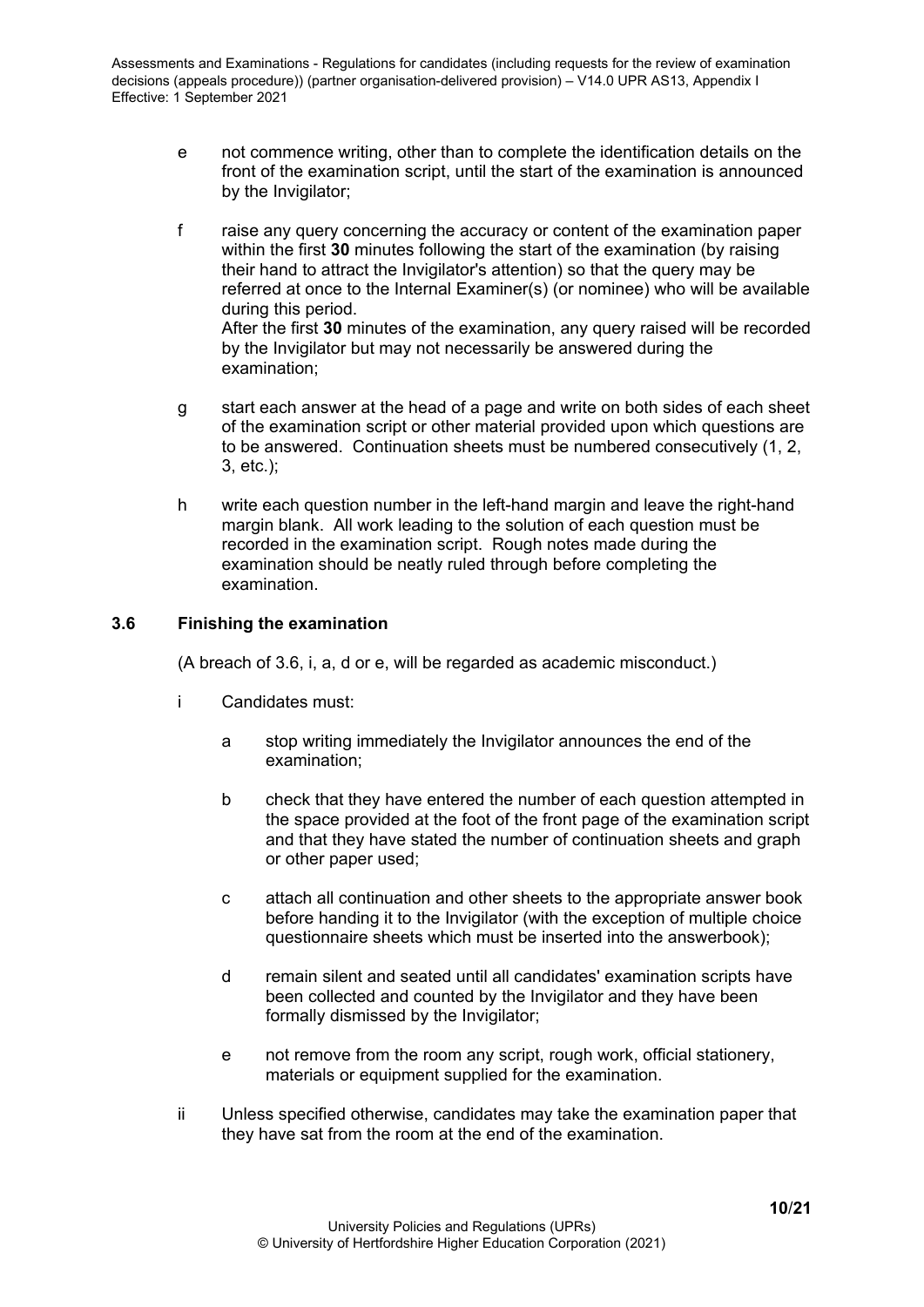# <span id="page-10-0"></span>**3.7 Examinations involving the use of computers**

Candidates are required to comply with the regulations and procedures for the conduct of examinations involving the use of computers which have been published by the Principal.

# <span id="page-10-1"></span>**4 Assessment of coursework**

- i Candidates are:
	- a responsible for familiarising themselves with any submission deadlines or penalties and any other requirements associated with the coursework;
	- b expected to contact their module lecturers if they are unclear about anything concerning the coursework assessment requirements;
	- c required to submit all work for assessment by the deadline that has been stipulated unless an extension of time has been granted, in writing, by the appropriate member of the academic staff;
	- d required to make any application for an extension by the deadline for the submission of the coursework to the appropriate member of the academic staff. Such applications must normally be made in writing, be accompanied by appropriate supporting evidence and be made in advance of the deadline for the submission of the coursework;
	- e responsible for familiarising themselves with the penalties that may be imposed as a result of their having submitted their coursework after the published deadline;
	- f responsible for stating clearly at the end of each piece of coursework being submitted for assessment, the name of any other student with whom they have worked.
	- g LATE SUBMISSION OF COURSEWORK

Unless there are accepted Serious Adverse Circumstances or an extension has been given:

**1** For each day or part thereof (or for hard copy submission only, working day or part thereof) for up to five days after the published deadline, coursework relating to modules at Levels **0, 4, 5**, **6**  submitted late (including deferred coursework, but with the exception of referred coursework), will have the numeric grade reduced by 10 grade points until or unless the numeric grade reaches or is 40. Where the numeric grade awarded for the assessment is less than 40, no lateness penalty will be applied;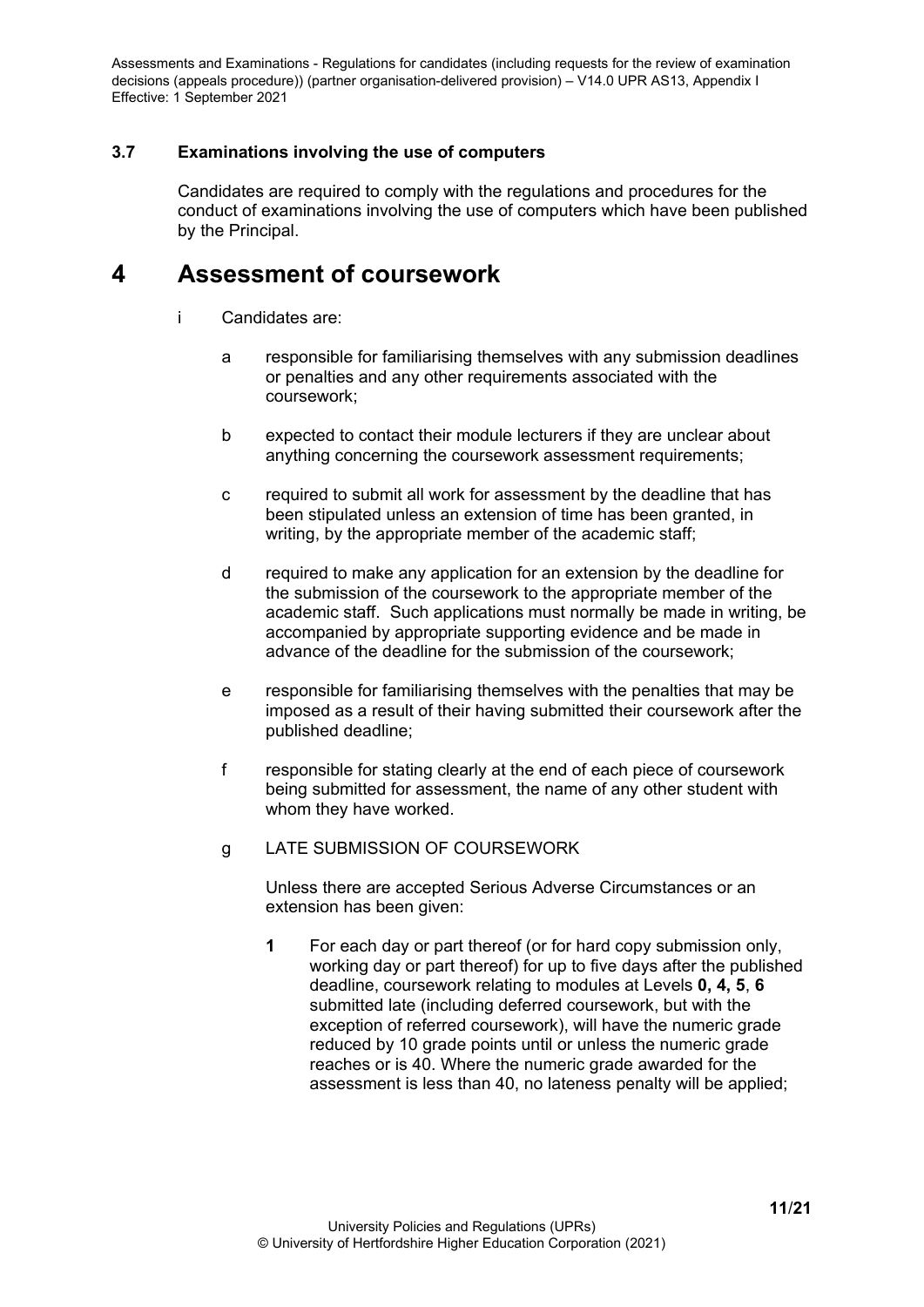- **2** For each day or part thereof (or for hard copy submission only, working day or part thereof) for up to five days after the published deadline, coursework relating to modules at Level **7** submitted late (including deferred coursework, but with the exception of referred coursework), will have the numeric grade reduced by 10 grade points until or unless the numeric grade reaches or is 50. Where the numeric grade awarded for the assessment is less than 50, no lateness penalty will be applied;
- **3** Referred coursework submitted after the published deadline will be awarded a grade of zero (**0**).
- **4** Coursework (including deferred coursework) submitted later than five days (five working days in the case of hard copy submission) after the published deadline will be awarded a grade of zero (**0**).

# **(Note for guidance:**

For assessments requiring hard copy submission, working day refers to a weekday when the Institution is open for business, including vacation times)

- ii Candidates:
	- a must not behave in a manner likely to prejudice the academic performance of another candidate;
	- b must not offer bribes or inducements to any member of the University's or the Organisation's staff, External Examiners or other candidates connected with the coursework that is being presented for assessment;
	- c are responsible for ensuring that they have complied with the requirements set out in section 1.2.

# <span id="page-11-0"></span>**5 Appeals Procedure – undergraduate and taught postgraduate candidates (requests for the review of assessment decisions)**

## <span id="page-11-1"></span>**5.1 Scope of regulations**[6](#page-11-2)

- 5.1.1 These procedures will be followed in cases where:
	- i a candidate or a member of staff wishes to raise a query concerning a recommendation or decision relating to:

<span id="page-11-2"></span> $6 \text{}$  Regulations and procedures for raising queries about assessment, progression and award regulations associated with a particular programme lie outside the scope of this document. Candidates who wish to raise such queries should do so via the appropriate Programme Committee through candidate representatives or by seeking an interview with the Module Tutor, Programme Leader or other Programme Officer.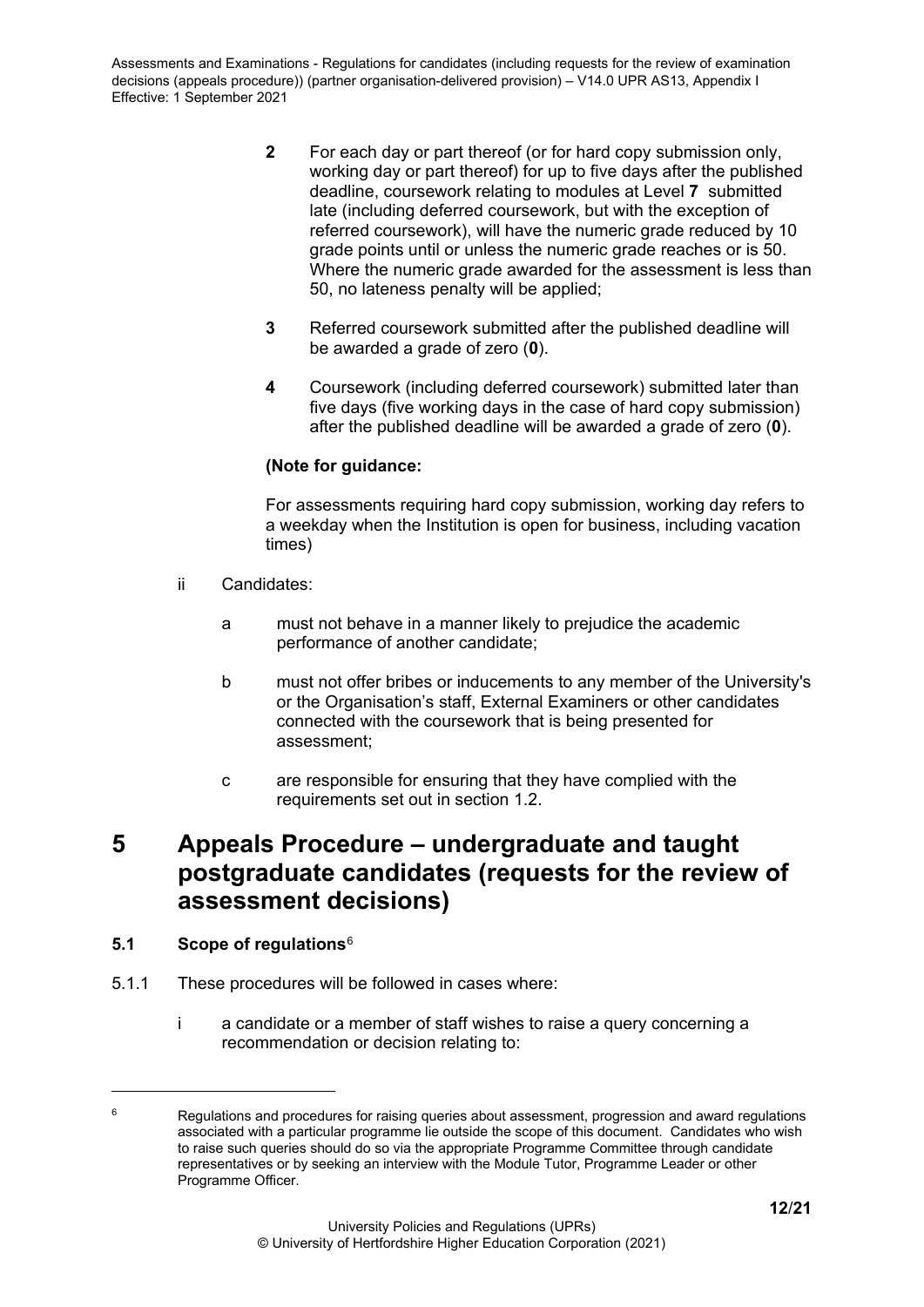- a the mark or grade for an individual item of coursework;
- b the result of an individual module;
- c completion of a stage of a programme and progression to the next;
- d entitlement to an award;
- e the class or grade of an award;
- ii a candidate who has committed an examination or coursework assessment offence (Academic Misconduct) which has been dealt with in accordance with the procedures set out in Appendix III, UPR AS146, wishes to exercise their right to request a formal review of the decision or recommendation of a Short Course/Module Board of Examiners.
- 5.1.2 The University will deal with any review under these procedures in accordance with the legal context for data protection.

#### <span id="page-12-0"></span>**5.2 General principles**

- 5.2.1 Whilst candidates may raise queries about the results of an assessment, the University will not admit queries which consist solely of a challenge to the academic judgement of Examiners in assessing the merits of a candidate's work or in reaching a decision or recommendation on progression, award, or the class or grade of award based on the marks, grades and other information relating to the candidate's performance.
- 5.2.2 Where queries relate to the substantive correctness of a recommendation or decision (such as a request to be given the reasons or a request that it be reconsidered) the University will respond only to those that fall within the permitted grounds for a request for the review of an examination decision (see section 5.3).
- 5.2.3 At all stages of these procedures the powers of the Dean of School (or nominee) and the Vice-Chancellor are limited to the referral of a case back to a Module or Programme Board of Examiners for reconsideration, where they are satisfied that this is a justifiable course of action.
- 5.2.4 A Short Course/Module or Programme Board of Examiners acts under authority delegated to it by the Academic Board and the decision of the Board of Examiners on a referred appeal is final, other than in exceptional circumstances where the Academic Board may decide to exercise its powers in accordance with the provisions of section B5, UPR AS142 (see section 5.5 of this document also).
- 5.2.5 With limited exceptions, all written materials considered by the Dean of School (or nominee) or the Vice-Chancellor in their respective deliberations under this policy will be provided to the student.

#### <span id="page-12-1"></span>**5.3 Permitted grounds for a request for the review of an assessment decision**

5.3.1 The grounds on which candidates are permitted to lodge a request for the review of a recommendation or decision are: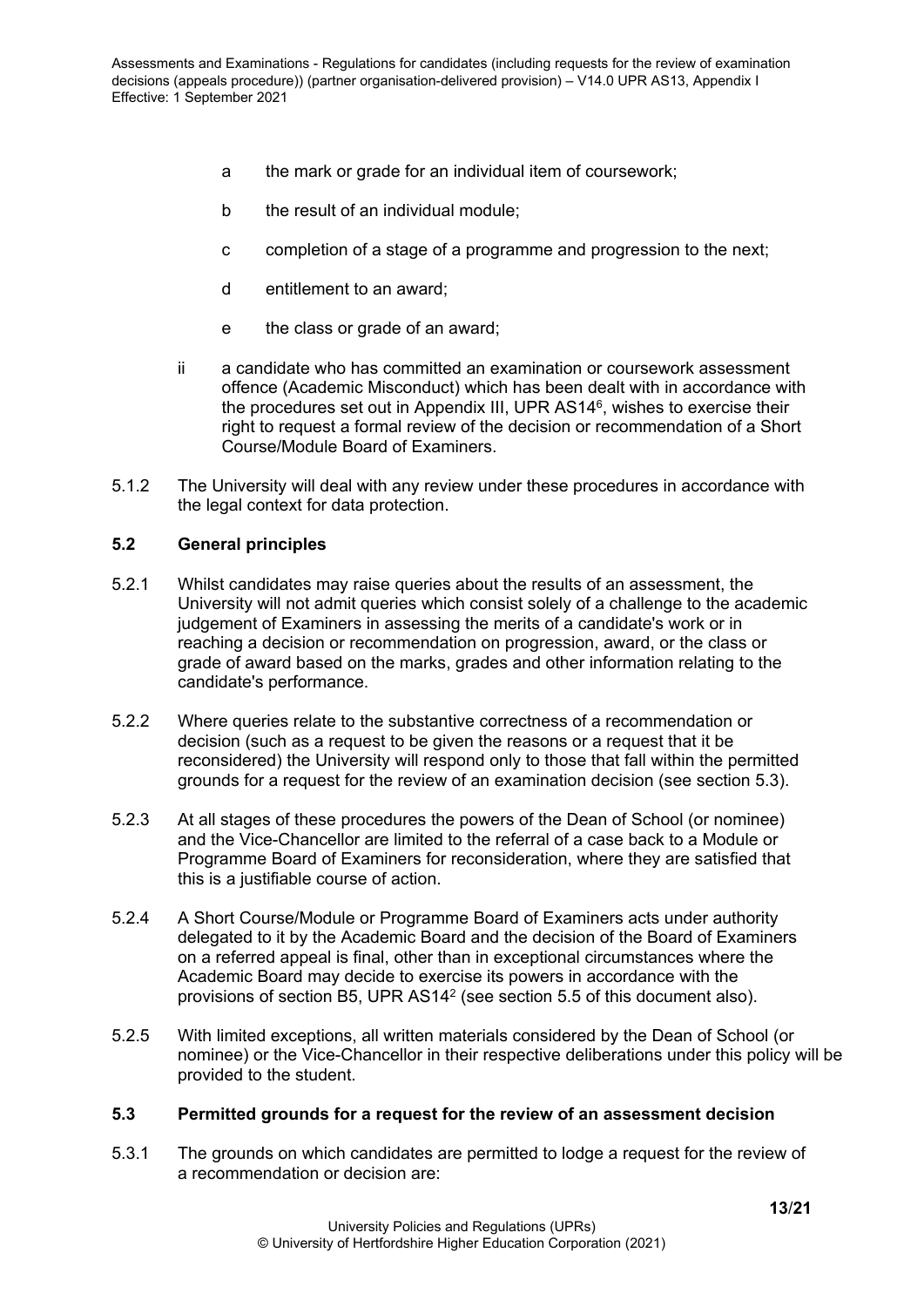- i that the Examiners had been advised beforehand of medical or other Serious Adverse Circumstances which prevented the candidate from sitting or submitting an assessment but failed to appreciate their significance when arriving at their decision or recommendation (see section 5.3.2);
- ii where, at the time of sitting or submitting an assessment, the candidate was not capable of understanding that their performance was likely to be affected adversely by ill-health and/or its treatment (see section D5.1 UPR AS142) and
	- a this has the written support of a doctor or psychiatric practitioner and
	- b the circumstances only came to light after the relevant Assessment Panel or Short Course/Module Board had met (see section 5.3.2);
- iii that there was a material administrative error or procedural irregularity at some stage of the assessment process or that the examinations or other assessments were not conducted in accordance with the approved programme regulations or that some other material irregularity or procedural irregularity relevant to the assessments occurred;
- iv that there was unfairness or impropriety on the part of one or more of the Examiners or the Board.
- <span id="page-13-0"></span>5.3.2 Serious Adverse Circumstances

Where it is believed that there are Serious Adverse Circumstances which should be drawn to the attention of the Short Course/Module Boards of Examiners, it is the responsibility of the student to notify the relevant individual or team at the partner institution in writing, following the procedures that operate at the partner institution. This should be done as early as possible before the meeting of the Short Course/Module Board of Examiners and provide any relevant supporting evidence (see section 1.2, v).

## <span id="page-13-1"></span>**5.4 Informal procedures**

- 5.4.1 Within the limits of the permitted grounds set out in section 5.3, a candidate may initially wish to raise queries concerning the following matters (see sections 5.4.2 – 5.4.6) using the informal procedures set out in the relevant section.
- <span id="page-13-2"></span>5.4.2 Mark or grade of an individual item of coursework
	- i The student or member of staff should raise the query with the lecturer(s) concerned immediately after receiving notification of the mark or grade. The lecturer will give an answer as quickly as possible, although it should be noted that some queries may take longer to address depending on their nature.
	- ii Where, having received a response from the lecturer(s), the student still believes there is an error which has not been rectified and wishes to pursue the matter further, they must raise the issue, in writing, with the Organisation's Principal within five (**5**) working days of the date of the response.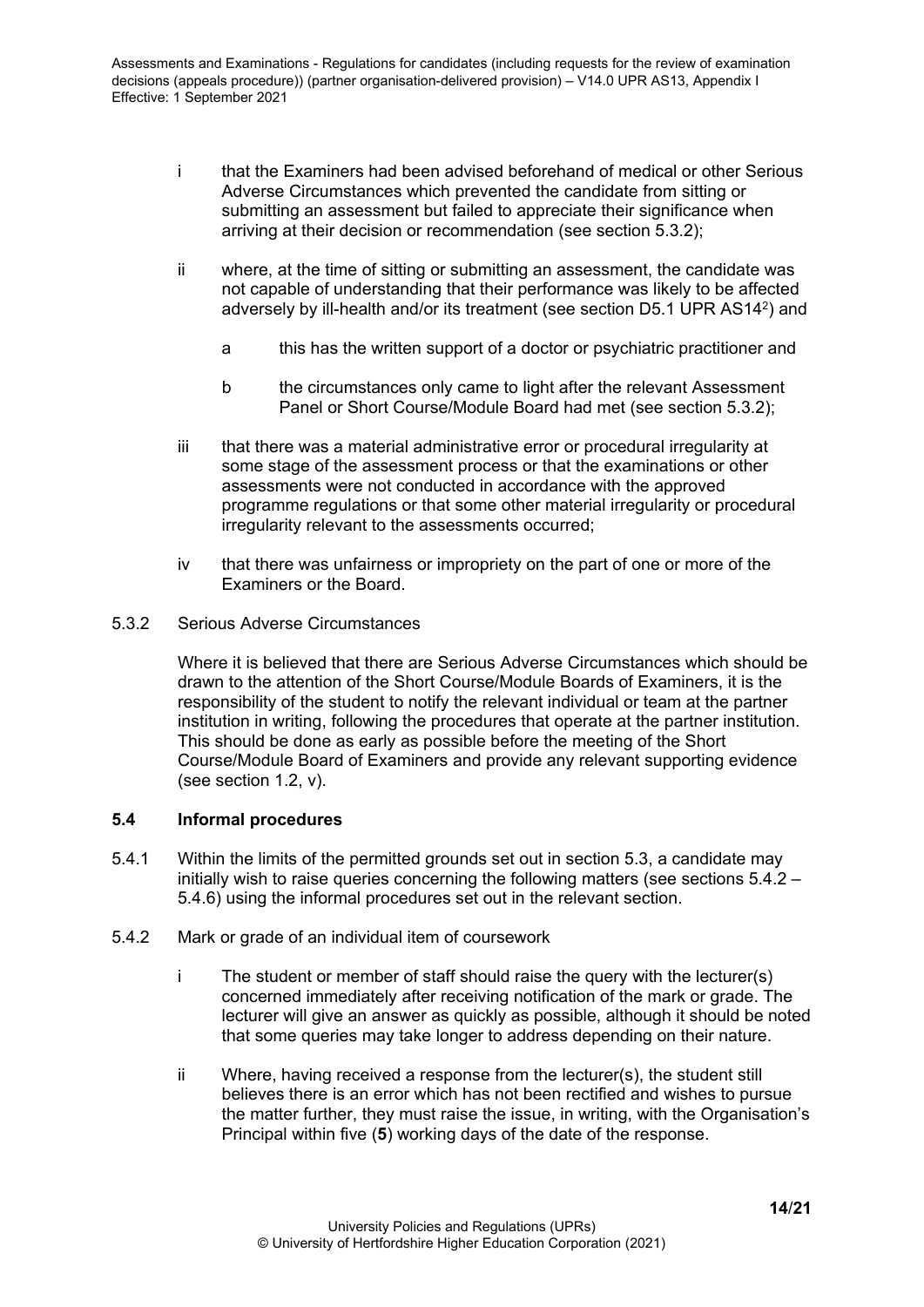- iii The Principal (or nominee) will investigate the query and notify the student of the findings of that investigation. Where an error is found, any necessary corrections will be made following instruction from the Principal (or nominee) to the appropriate member of academic or administrative staff.
- <span id="page-14-0"></span>5.4.3 Overall result of an individual module

The student should raise the query with the designated module leader within five (**5**) working days of publication of the result. If the student is unsure which member of staff to contact, they should seek advice from their Programme Leader (or equivalent). The student will receive an answer as quickly as possible. Some queries may take longer than others to address depending on their nature.

- <span id="page-14-1"></span>5.4.4 Stage progression, entitlement to an award or the class or grade of an award The student should raise the matter at the earliest possible time with their Programme Leader or the Organisation's Principal.
- <span id="page-14-2"></span>5.4.5 A candidate's personal position The student should raise the matter at the earliest possible time with their Programme Leader or the Organisation's Principal.
- <span id="page-14-3"></span>5.4.6 Suspected administrative error or procedural irregularity The student should raise the matter at the earliest opportunity with their Programme Leader or the Organisation's Principal.

#### <span id="page-14-4"></span>**5.5 Formal procedure for the review of a decision by a Board of Examiners**

- 5.5.1 All requests for a formal review of a decision of a Board of Examiners under the provisions of the regulations in this section (5.5) must be made in writing to the University of Hertfordshire.
- 5.5.2 Irrespective of whether they have raised a query informally using the procedures set out in section 5.4 and regardless of whether they have received a response, students wishing to request a formal review must do so using the procedures set out in this section (5.5). Such request must be submitted strictly in accordance with the following schedule:
	- i request for the review of an assessment decision within ten (**10**) working days after the publication date for results by Short Course/Module Boards of Examiners;
	- ii request for the review of a continuation or termination or award decision within ten (**10**) working days of the date of the notification of the recommendation of the Programme Board of Examiners.
- 5.5.3 Any student wishing to request a formal review should seek immediate guidance from their Programme Leader or the Organisation's Principal.
- 5.5.4 Requests for a formal review must be made in the form of a written submission which must be lodged with the Dean (or nominee) of the appropriate School at the University.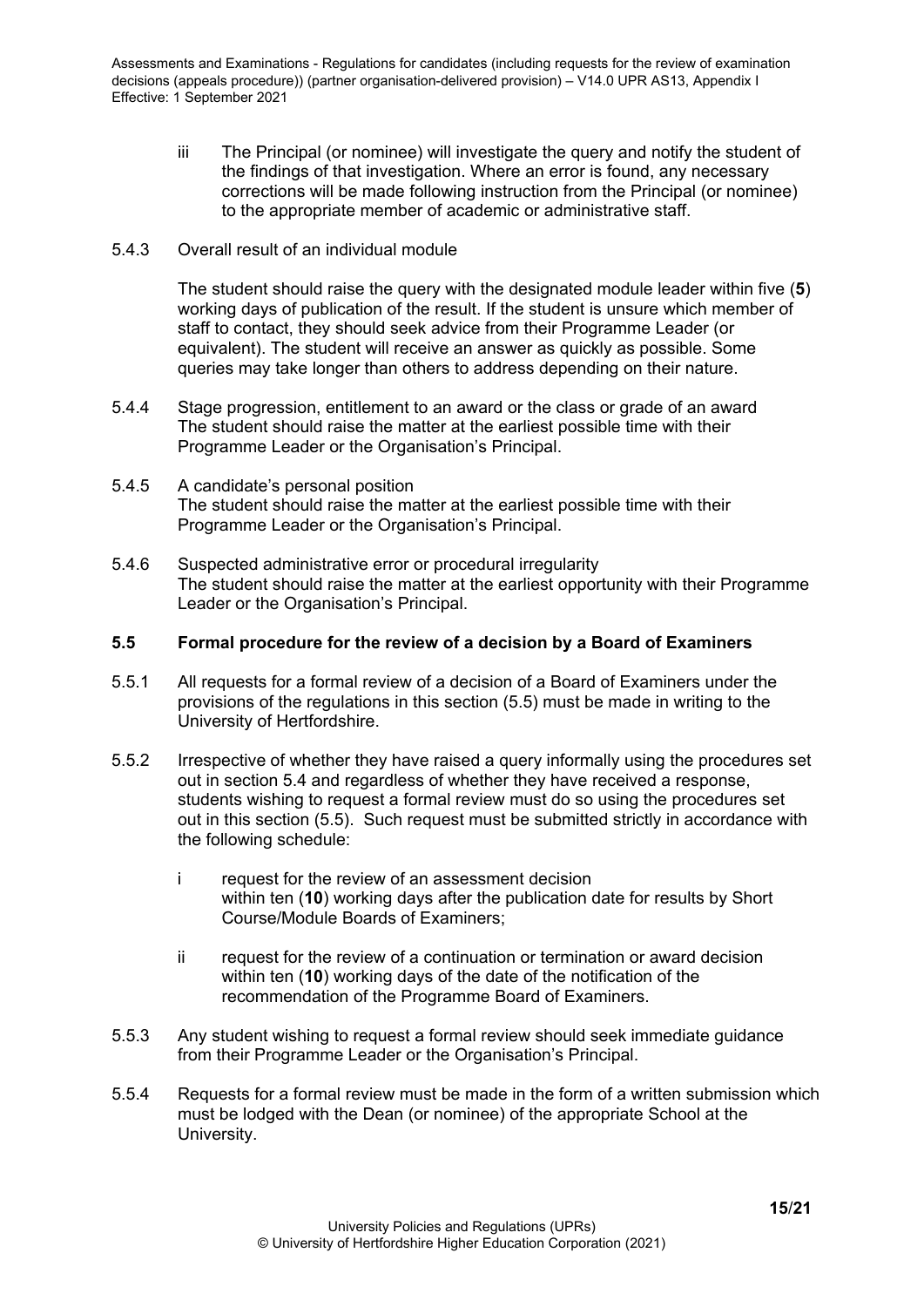- 5.5.5 The correct name and address for lodging of the written notification and supporting statement will be provided in students' programme handbooks, or on request from the Organisation's Principal.
- 5.5.6 Students wishing to lodge a formal request for a review of a decision made by a Short Course/Module Board of Examiners or a Programme Board of Examiners should note that at no stage do the procedures set out in this section (5) provide for external representation, for example, by a Trade Union representative or a lawyer.

#### (**Note for guidance:**

The policies and procedures for the operation of the Examinations Appeal Panel which give effect to the principles determined by the University as they relate to representation and advice for students and the role of Students' Advisers at that, later, stage of the review process, are set out in section 5.6.8.)

- 5.5.7 The student's written submission should:
	- i summarise the case and grounds for requesting the review;
	- ii indicate the date on which the decision/recommendation was taken by the Short Course/Module or Programme Board of Examiners;
	- iii include any relevant documentary evidence.
- 5.5.8 Upon receipt of a written request for a review, the Dean of School (or nominee) will consult colleagues to determine whether there are sufficient grounds to justify a review. Having completed their consultations and having reviewed all the evidence, the Dean of School (or nominee) will within **15** working days of the receipt of the request or as soon as possible thereafter:
	- i dismiss the request; or
	- ii refer the matter to the Short Course/Module or Programme Board of Examiners; and
	- iii inform the candidate of their decision by means of a **Letter of Decision** in the following format:

## **Letter of Decision**

The Dean of School (or nominee) will communicate their decision to the student in writing. Such letters (**Letters of Decision**) will:

- a inform the student of the decision;
- b give the reasons why the decision was taken;
- c where the matter has been referred to the Short Course/Module or Programme Board of Examiners, advise the student that the proceedings of the Short Course/Module or Programme Board of Examiners are confidential, that its decisions are a matter of academic judgement, cannot be influenced and are final;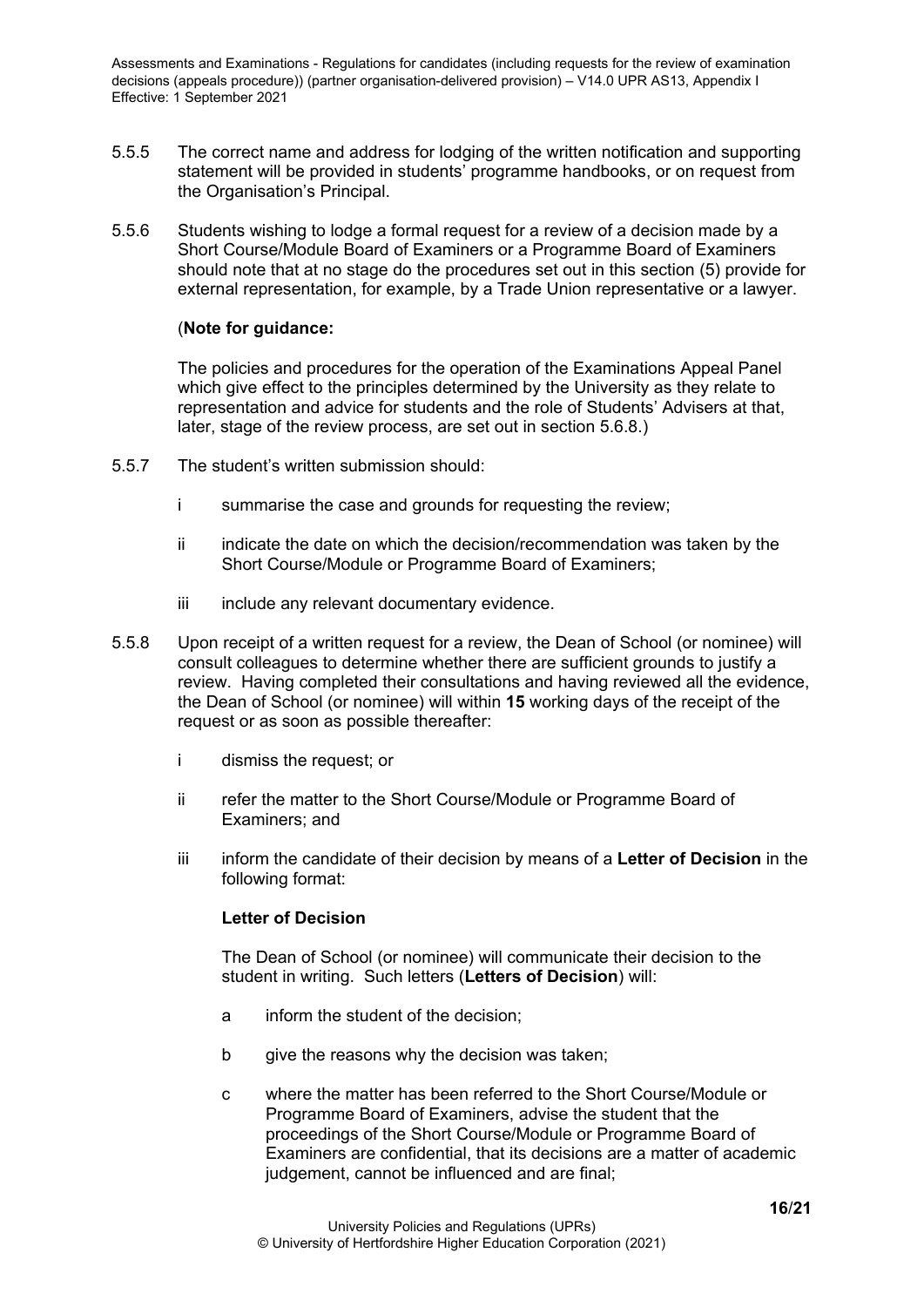d explain any further rights of appeal that the student might have.

Included with the letter will be a copy of the report or record of any Hearing which has taken place.

Where appropriate, the **Letter of Decision** will be accompanied by a **Completion of Procedures Letter** which may be used in relation to any future dealings with the Office of the Independent Adjudicator.

**Letters of Decision** will be sent by recorded mail and to the email address the student has provided to the University for all correspondence.

- 5.5.9 The Dean of School will provide a copy of the **Letter of Decision** to the Assistant Registrar (Student Administration – Collaborative Partnerships) and to the Chair of the Short Course/Module or Programme Board of Examiners.
- 5.5.10 Where the Dean of School has referred the matter to the Short Course/Module or Programme Board of Examiners, the Chair of the Board of Examiners concerned will notify the student, in writing, of the decision of the Board.
- 5.5.11 Where the Short Course/Module or Programme Board of Examiners finds evidence of administrative error or procedural irregularity, the Short Course/Module or Programme Board of Examiners will take the appropriate action.

#### <span id="page-16-0"></span>**5.6 Representations to the Vice-Chancellor**

- 5.6.1 In the event that either:
	- i the decision of a Short Course/Module or Programme Board of Examiners remains unchanged after the request has been referred to it by the Dean of School (or nominee) or
	- ii a candidate has had their request dismissed by the Dean of School (or nominee),

then a candidate may, in limited circumstances, make representations to the Vice-Chancellor of the University, in their capacity as Chair of the Academic Board. These representations can be made **only** on the grounds that exceptional circumstances apply but it must be emphasised that any submission to the Vice-Chancellor should not be regarded as merely another opportunity to present the same arguments as those submitted to the Dean of School (or nominee) and should be made only if the candidate believes that the correct procedure has not been followed and/or that all the relevant circumstances have not been considered and/or there is new evidence not previously considered by the Dean of School (or nominee).

<span id="page-16-1"></span>5.6.2 Guidance

Before making such a submission to the Vice-Chancellor the candidate is strongly advised to seek guidance from a member of staff nominated for this purpose by the Organisation's Principal, who may further consult appropriate colleagues within the Organisation.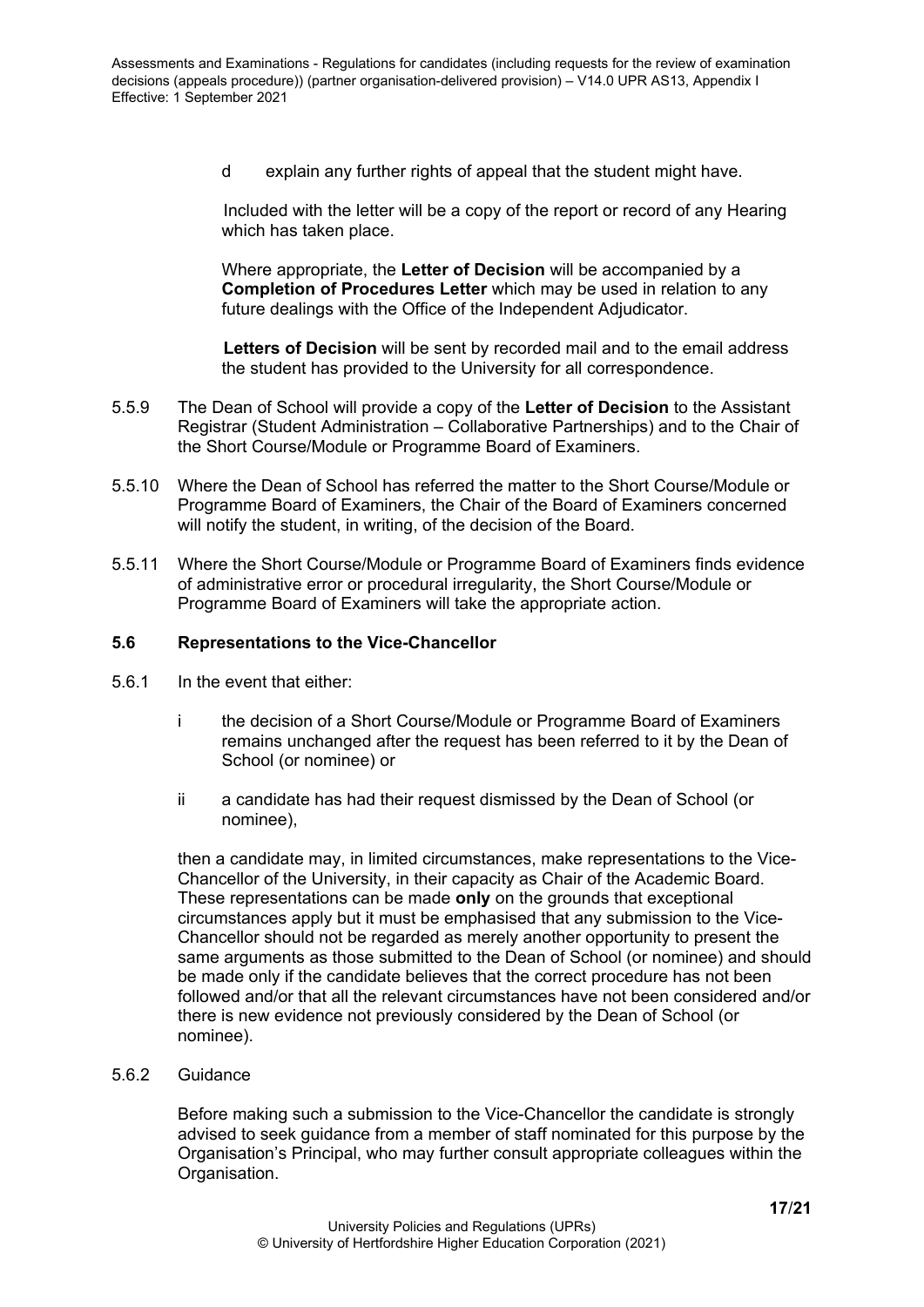5.6.3 If, having obtained appropriate guidance, the candidate wishes to pursue the matter, they must notify the Vice-Chancellor, in writing, within ten (**10**) working days of the date of written notification from the Dean of School (or nominee) that their request has been dismissed, that they wishes the decision of the Module or Programme Board of Examiners to be reviewed.

The written request must be supported by a statement detailing the grounds upon which a review is being sought, together with any relevant documentary evidence.

#### (**Note for guidance:**

The date referred to in section 5.4.3 relates to the date of the written notification from the Dean of School (or nominee) and not to the date of its receipt.)

5.6.4 The correct address for lodging of the written notification and supporting statement required under the terms of section 5.6.3 is: Student Procedures Co-ordinator, University of Hertfordshire, Dean of Students, College Lane, Hatfield. Hertfordshire. AL10 9AB. United Kingdom Or through email, to: [studentprocedures@herts.ac.uk](mailto:studentprocedures@herts.ac.uk)

The written notification may, in the first instance, be sent by email, in which case the candidate may also be required to send the original of the notification and the supporting statement to the Vice-Chancellor, by post, to the above address.

- 5.6.5 The Vice-Chancellor may direct that an investigation is made by an Investigating Officer into the request for review and may seek further information.
- 5.6.6 The Investigating Officer (normally the Dean of Students) will inform the Assistant Registrar (Student Administration – Collaborative Partnerships) that an appeal is pending and of the outcome when the final decision is reached.
- 5.6.7 Upon receipt of the candidate's written submission and/or the results of any further investigation, the Vice-Chancellor will consider whether there is sufficient justification to merit a review. The Vice-Chancellor will review all of the evidence. Their decision will be based on the evidence available and they will assess whether any of the exceptional circumstances referred to in section 5.4.1 apply and not the academic judgement of the Module or Programme Board of Examiners (see section 5.4.1). Within **20** working days of the receipt of the appeal or as soon as possible thereafter, the Vice-Chancellor will:
	- i dismiss the request and advise the candidate accordingly by means of a **Vice-Chancellor's Letter of Decision** in the format prescribed in section 5.4.11 or
	- ii determine that there is sufficient justification to require the Module or **Programme** Board of Examiners, as appropriate, to reconsider the case and advise the candidate accordingly by means of a **Vice-Chancellor's Letter of Decision** in the format prescribed in section 5.4.11 or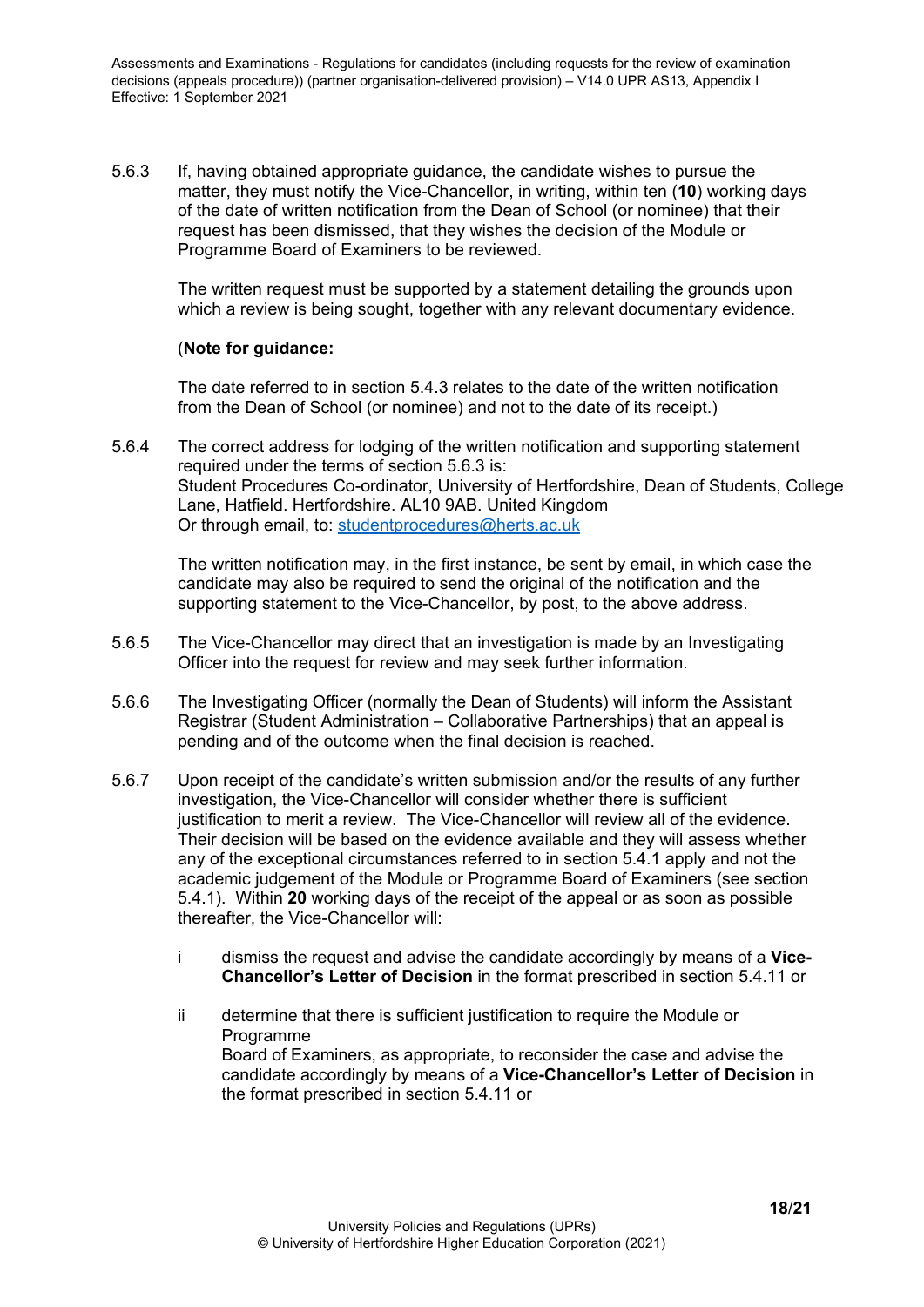iii determine that a more detailed review should be made involving, possibly, the gathering of additional evidence and/or the seeking of further guidance and/or the establishment of an Examinations Appeal Panel and advise the candidate accordingly in writing.

#### <span id="page-18-0"></span>5.6.8 Examinations Appeal Panel

The Vice-Chancellor, at their absolute discretion, may require the Secretary and Registrar, as Secretary to the Academic Board, to establish an Examinations Appeal Panel.

- i The Panel will consist of three (**3**) independent Deans of School (or the holders of comparable senior posts) and may interview the appellant, may obtain further information, if necessary, and may consider other appropriate representations.
- ii At any meetings to discuss the process of the appeal, or hearing, the student will be entitled:
	- a to present any evidence or documentation that is relevant to the representations being made and
	- b either to be accompanied by a Student's Adviser (see section 5.4.9, iii) or,
	- c where they wish to exercise the right to representation, to be accompanied by a member or nominee of the Students' Union Executive (see section 5.4.9, iii, b).
- iii Student's Adviser
	- a An appellant may invite another person to accompany them to, and to act as their Adviser at, any Hearing or meeting (formal or informal) at which the matter is to be discussed.
	- b Although the appellant might, for example, invite a lawyer or a Trade Union representative to act as their Adviser, it should be noted that the person attends the meeting or Hearing purely in an advisory capacity and does not, therefore, act as the student's representative. However, the student may elect to be represented at the Hearing or meeting by a member or nominee of the Students' Union Executive.
	- c Where an appellant wishes to be accompanied by an Adviser at a meeting or Hearing, they should advise the University five (**5**) working days beforehand.
- iv Following a hearing and the Panel's deliberations, the Panel will advise the Vice-Chancellor either to dismiss the appeal or refer the matter back to the Short Course/Module or Programme Board of Examiners for review. The Vice-Chancellor has discretion to accept or reject the advice of the Panel.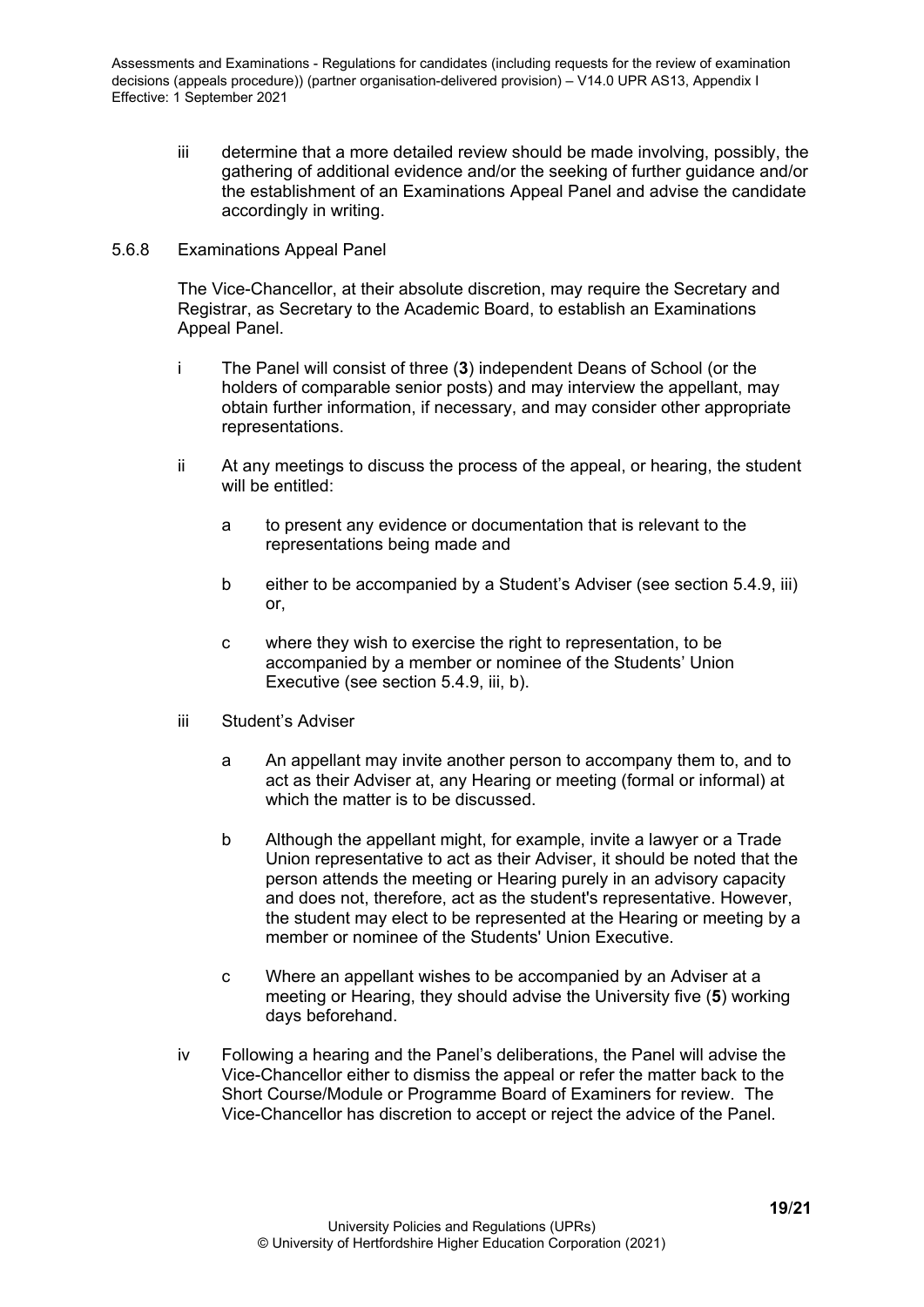- 5.6.9 It should be noted that the Vice-Chancellor does not possess the power to alter decisions. They may confirm the view of the Short Course/Module or Programme Board of Examiners or require the Short Course/Module or Programme Board of Examiners to review the case in view of any exceptional circumstances.
- 5.6.10 The Vice-Chancellor's decision will be communicated to the appellant by means of a **Vice-Chancellor's Letter of Decision** in the following format: **Vice-Chancellor's Letter of Decision**
	- i The Secretary and Registrar will communicate the Vice-Chancellor's decision to the candidate in writing. Such letters (**Vice-Chancellor's Letter of Decision**) will:
		- a inform the candidate of the decision;
		- b give the reasons why the decision was taken;
		- c where the matter has been referred to the Short Course/Module or Programme Board of Examiners, advise the student that the proceedings of the Short Course/Module or Programme Board of Examiners are confidential, that its decisions are a matter of academic judgement, cannot be influenced and are final.
	- ii Included with the letter will be a copy of the report or record of the Hearing.
	- iii Where appropriate, the **Vice-Chancellor's Letter of Decision** will be accompanied by a Completion of Procedures Letter which may be used in relation to any future dealings with the Office of the Independent Adjudicator. The **Vice-Chancellor**'**s Letter of Decision** will be sent by recorded mail and to the email address the student has provided to the University for all correspondence.
- 5.6.11 At all times it has to be appreciated that the powers of the Vice-Chancellor are limited to the referral of a case back to a Board of Examiners for reconsideration, if they are satisfied that this is a justifiable course of action. The Short Course/Module or Programme Board of Examiners acts under authority delegated to it by the Academic Board and the decision of the Short Course/Module or Programme Board of Examiners on a referred appeal is final, other than in exceptional circumstances where the Academic Board may decide to exercise its powers in accordance with the provisions of section B5, UPR AS142.

# <span id="page-19-0"></span>**5.7 The Academic Board**

5.7.1 In very exceptional circumstances, for example, where it believes that a Programme or Short Course/Module Board of Examiners has misused or otherwise contravened its authority or there are procedural irregularities, the Academic Board has the power to consider and, if appropriate, change the decision of the Programme or Short Course/Module Board. In such exceptional circumstances, the delegation of authority made to the Programme or Short Course/Module Board by the Academic Board would be revoked temporarily<sup>[7](#page-19-1)</sup>.

<span id="page-19-1"></span><sup>7</sup> *See* **Academic Board Minute:** 725.3, 15 March 2000.